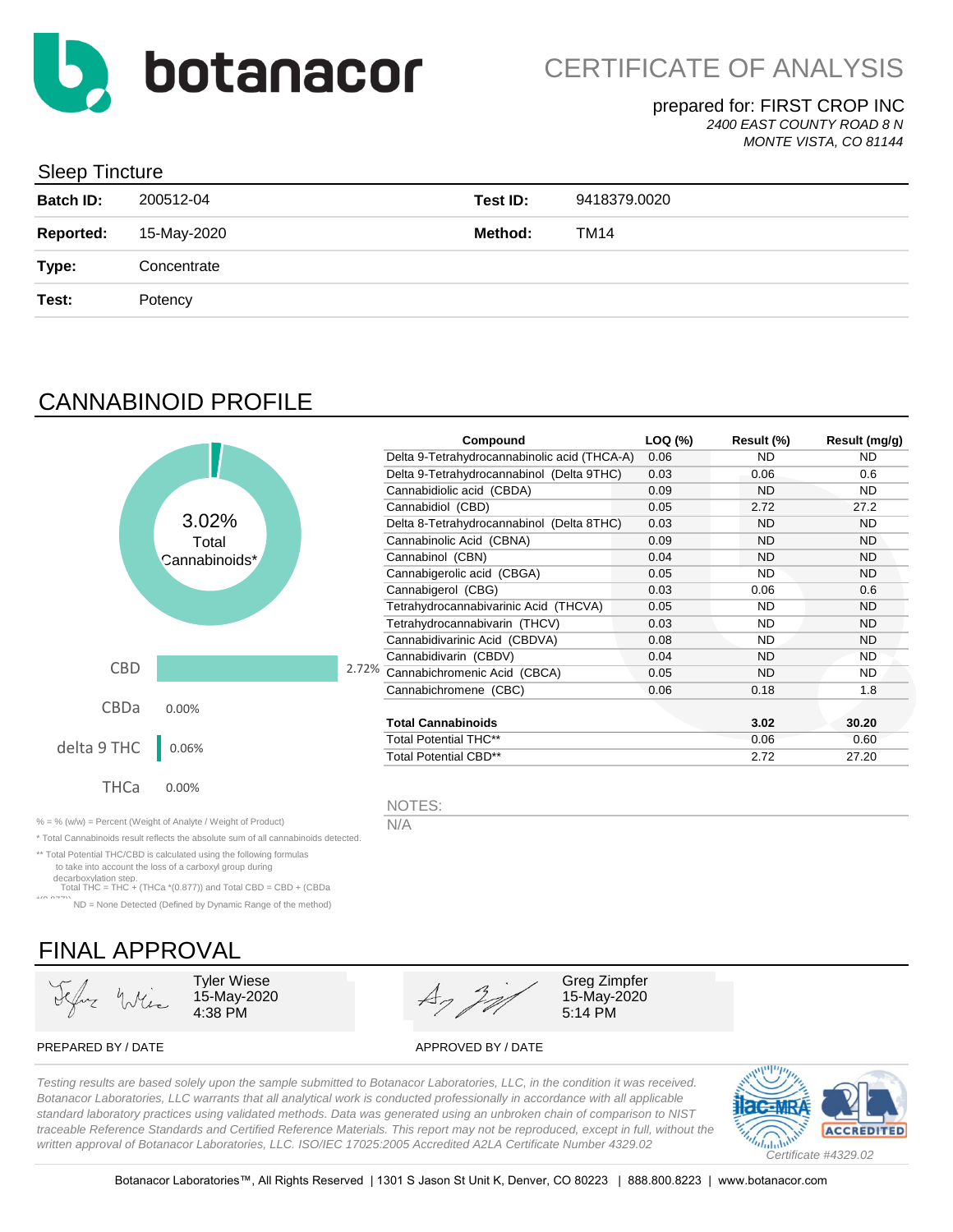

## prepared for: FIRST CROP INC

*2400 EAST COUNTY ROAD 8 N*

#### *MONTE VISTA, CO 81144*

| Sleep Tincture   |             |          |              |
|------------------|-------------|----------|--------------|
| <b>Batch ID:</b> | 200512-04   | Test ID: | 1677412.0018 |
| <b>Reported:</b> | 15-May-2020 | Method:  | <b>TM10</b>  |
| Type:            | Concentrate |          |              |
| Test:            | Terpenes    |          |              |
|                  |             |          |              |

## TERPENE PROFILE

 $C$ leep  $T$ incture



#### PREPARED BY / DATE APPROVED BY / DATE

3:41 PM

15-May-2020 5:03 PM

*Testing results are based solely upon the sample submitted to Botanacor Laboratories, LLC. Botanacor Laboratories, LLC warrants that all analytical work is conducted professionally in accordance with all applicable standard laboratory practices using validated methods. Data was generated using an unbroken chain of comparison to NIST traceable Reference Standards and Certified Reference Materials. This report may not be reproduced, except in full, without the written approval of Botanacor Laboratories, LLC. ISO/IEC 17025:2005 Accredited A2LA Certificate Number 4329.02*



Botanacor Laboratories™, All Rights Reserved | 1301 S Jason St Unit K, Denver, CO 80223 | 888.800.8223 | www.botanacor.com